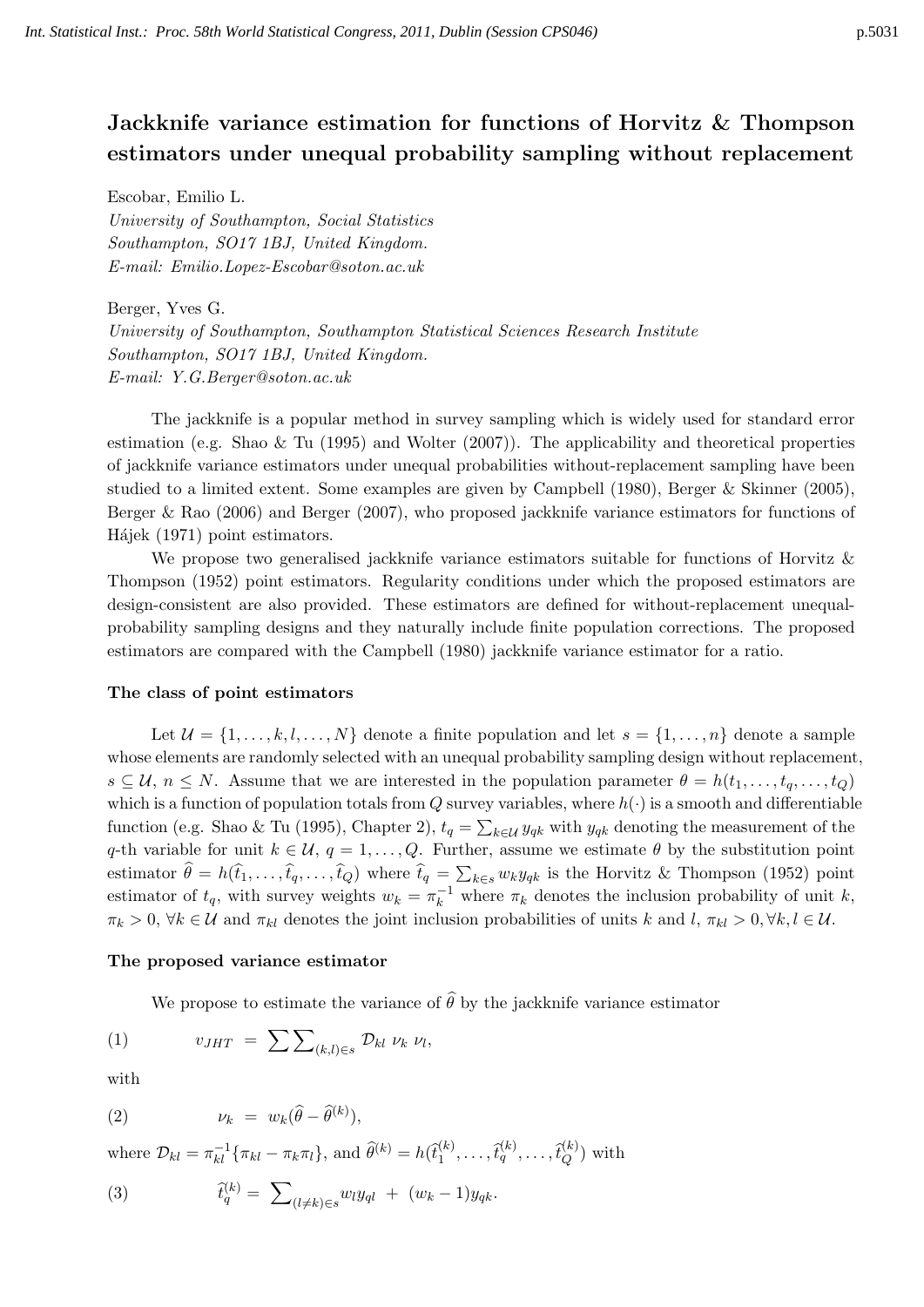Alternatively, if the sampling design is of fixed sample size, we propose to estimate var $(\hat{\theta})$  by

(4) 
$$
v_{JSYG} = -\frac{1}{2} \sum \sum_{(k,l) \in s} \mathcal{D}_{kl} (\nu_k - \nu_l)^2
$$
,

which is always positive provided  $\mathcal{D}_{kl} < 0$  (e.g. Chao (1982)).

For the simplest case where  $\hat{\theta} = \hat{t} = \sum_{k \in s} w_k y_k$ , (2) and (3) imply  $\nu_k = w_k(\hat{t} - \hat{t}^{(k)}) = w_k(\hat{t} - \hat{t}^{(k)})$  $(\hat{t} - y_k) = w_k y_k$ . Hence, the proposed jackknifes (1) and (4) reduce, respectively, to the Horvitz & Thompson (1952), and the Sen (1953) and Yates & Grundy (1953) unbiased estimators of  $var(t)$ .

#### Design-consistency

The design-consistency is set under the Isaki and Fuller (1982) asymptotic framework. Accordingly, consider a sequence of nested populations of size  $\{N_t: 0 < N_t < N_{t+1}, \forall t\}$ . Consider also a sequence of (non-necessarily nested) samples of size  $\{n_t : n_t < n_{t+1} : n_t < N_t, \forall t\}$ . Thus,  $t \to \infty$  implies  $N_t \to \infty$ and  $n_t \to \infty$ , with constant  $f = n_t/N_t$ . In what follows, the index t is dropped to simplify the notation.

In asymptotic studies, it is convenient to work with means instead of totals. Hence, re-define the weights  $w_k$  as  $\tilde{w}_k = w_k/N$ ,  $\forall k \in \mathcal{U}$ , such that  $\hat{t}_q$  becomes the mean estimator  $\tilde{\mu}_q = \sum_{k \in s} \tilde{w}_k y_{qk}$ for the population mean  $\mu_q = t_q/N$ ,  $q = 1, \ldots, Q$ . Now, recall Results 2.8.1 and 2.8.2 from Särndal *et al.* (1992) and denote by  $\Sigma_{HT} = \sum \sum_{(k,l)\in\mathcal{U}} \mathcal{D}_{kl} \pi_{kl} \tilde{w}_k \tilde{w}_l \mathbf{y}_k \mathbf{y}_l^T$ ,  $\hat{\Sigma}_{HT} = \sum \sum_{(k,l)\in\mathcal{S}} \mathcal{D}_{kl} \tilde{w}_k \tilde{w}_l \mathbf{y}_k \mathbf{y}_l^T$ ,  $\Sigma_{SYG} = -\frac{1}{2}$  $\frac{1}{2}\sum \sum_{(k,l)\in\mathcal{U}}\mathcal{D}_{kl}\pi_{kl}\{\tilde{w}_k\boldsymbol{y}_k-\tilde{w}_l\boldsymbol{y}_l\}\{\tilde{w}_k\boldsymbol{y}_k-\tilde{w}_l\boldsymbol{y}_l\}^T \text{ and } \widehat{\boldsymbol{\Sigma}}_{SYG}=-\frac{1}{2}$  $\frac{1}{2}\sum \sum_{(k,l)\in s}\mathcal{D}_{kl}\{\tilde{w}_k\bm{y}_k \tilde{w}_l \mathbf{y}_l \} \{\tilde{w}_k \mathbf{y}_k - \tilde{w}_l \mathbf{y}_l\}^T$  the multivariate Horvitz-Thompson and Sen-Yates-Grundy population and sample variances of the estimator  $\tilde{\boldsymbol{\mu}} = (\tilde{\mu}_1, \dots, \tilde{\mu}_Q)^T$  for the population parameter  $\boldsymbol{\mu} = (\mu_1, \dots, \mu_Q)^T$ , with  $\pi_{kl} > 0, \forall k, l \in \mathcal{U}$  where  $\mathcal{D}_{kl} = \pi_{kl}^{-1} \{ \pi_{kl} - \pi_k \pi_l \}$  and  $\mathbf{y}_k = (y_{1k}, \dots, y_{Qk})^T$ . Consider the following regularity conditions:

- (a)  $v_L/V_L \rightarrow_p 1$ ,  $V_L \neq 0$  with  $V_L = \nabla(\mu)^T \Sigma_{HT} \nabla(\mu)$ ,  $v_L = \nabla(\tilde{\mu})^T \hat{\Sigma}_{HT} \nabla(\tilde{\mu})$  (for fixed sample size designs:  $V_L = \nabla(\mu)^T \Sigma_{SYG} \nabla(\mu)$ ,  $v_L = \nabla(\tilde{\mu})^T \hat{\Sigma}_{SYG} \nabla(\tilde{\mu})$ , where  $\nabla(x)$  is the gradient of  $h(\cdot)$ at  $\boldsymbol{x} \in \Re^Q$ ,  $\nabla(\boldsymbol{x}) = (\partial h(\boldsymbol{\mu})/\partial \mu_1, \dots, \partial h(\boldsymbol{\mu})/\partial \mu_Q)_{\boldsymbol{\mu} = \boldsymbol{x}}^T$ ,  $h(\cdot)$  is continuous and differentiable at  $\boldsymbol{\mu}$ .
- (b) lim inf  $\{n \, V_L\} > 0$ .
- (c)  $n^{-1} \sum_{k \in s} \tilde{w}_k^{\tau} ||\mathbf{y}_k||^{\tau} = \mathcal{O}_p(n^{-\tau}), \forall \tau \geq 2$ , with  $||\mathbf{A}|| = \text{tr}(\mathbf{A}^T \mathbf{A})^{1/2}$  the Euclidean norm.
- (d)  $G_s = n^{-\beta} \sum \sum_{(k \neq l) \in s} (\mathcal{D}_{kl}^{-})^2 = \mathcal{O}_p(1)$ , with  $0 \leq \beta < 1$ ,  $\mathcal{D}_{kl}^{-} = -\mathcal{D}_{kl}$  if  $\mathcal{D}_{kl} < 0$ , 0 otherwise.
- (e)  $H_s = n^{-\beta} \sum \sum_{(k \neq l) \in s} (\mathcal{D}_{kl}^+)^2 = \mathcal{O}_p(1)$ , with  $0 \leq \beta < 1$ ,  $\mathcal{D}_{kl}^+ = \mathcal{D}_{kl}$  if  $\mathcal{D}_{kl} \geq 0$ , 0 otherwise.
- (f)  $\nabla(x)$  is Lipschitz (Hölder) continuous of order  $\delta$ , i.e.  $\|\nabla(x_1) \nabla(x_2)\| \leq \lambda \|x_1 x_2\|^{\delta}, \lambda > 0$ constant,  $\beta/2 < \delta \leq 1$ ,  $x_1$  and  $x_2$  in neighbourhood of  $\mu$  (e.g. Shao and Tu (1995), page 43).

$$
(g) \|\nabla(\tilde{\boldsymbol{\mu}})\| = \mathcal{O}_p(1).
$$

Condition (a) sets the consistency of the linearisation variance estimator  $v<sub>L</sub>$  for  $V<sub>L</sub>$  (Särndal et al. (1992), Secs. 5.5 & 5.7)). Conditions (b) and (c) are typical (Shao & Tu (1995), pp. 258-260): (b) implies that  $V_L$  decreases with rate  $n^{-1}$  and (c) is a Lyapunov condition. Conditions (d) and (e) are mild requirements on the design, and (f) and (g) are usual smoothness conditions for jackknifes.

**Theorem 1.** For fixed sample size designs, if regularity conditions  $(a)-(g)$  hold, then the variance estimator  $v_{JSYG}$  in (4) is asymptotically design-consistent for the approximate linearised variance  $V_L \neq 0$ , i.e.  $v_{JSYG}/V_L \rightarrow_p 1$ .

**Corollary 1.** If regularity conditions (a)-(g) hold, then the variance estimator  $v_{JHT}$  in (1) is asymptotically design-consistent for the approximate linearised variance  $V_L \neq 0$ , i.e.  $v_{JHT}/V_L \rightarrow_p 1$ .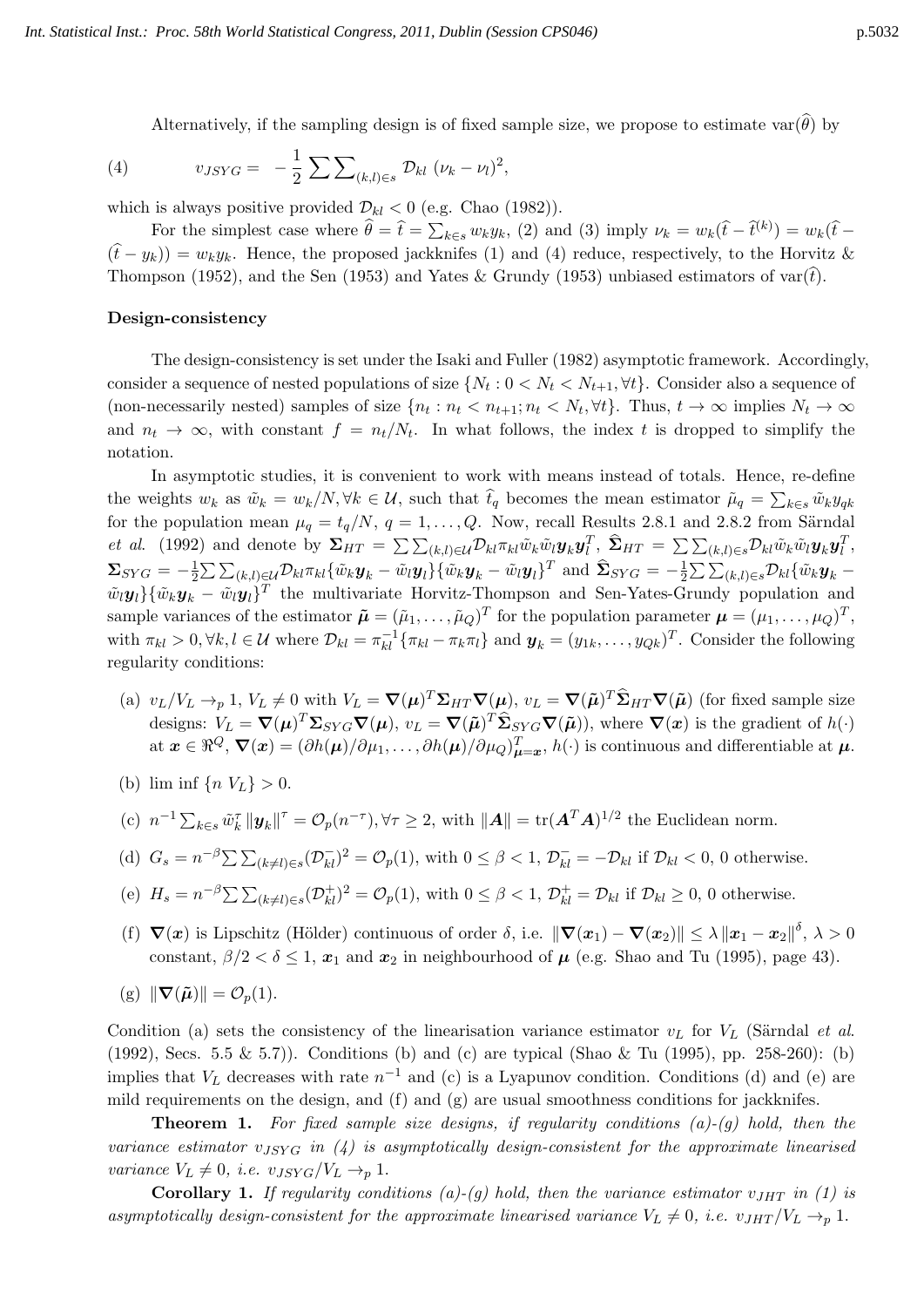**Corollary 2.** From Theorem 1, by Slutsky's theorem and asymptotic Normality of  $\hat{\theta}$  for  $\theta$ , it follows  $\{v_{JHT}\}^{-1/2}(\widehat{\theta}-\theta) \rightarrow_d N(0,1)$  and  $\{v_{JSYG}\}^{-1/2}(\widehat{\theta}-\theta) \rightarrow_d N(0,1)$ . Thus, both jackknife variance estimators,  $v_{JHT}$  and  $v_{JSYG}$  in (1) and (4), allow valid confidence intervals of  $\hat{\theta}$  for  $\theta$ .

# Example: The ratio

We now illustrate how the proposed estimators works for the ratio point estimator. Let the parameter of interest be  $R = t_y/t_x = \mu_y/\mu_x$ , where  $t_y = \sum_{k \in \mathcal{U}} y_k$  and  $t_x = \sum_{k \in \mathcal{U}} x_k$  are the population totals of the variables y and x, and  $\mu_y = t_y/N$  and  $\mu_x = t_x/N$  are population means. Now, assume that R is estimated with the point estimator  $R = \sum_{k \in s} w_k y_k / \sum_{k \in s} w_k x_k$ , which can be thought either as a function of Horvitz-Thompson (1952) total estimators

$$
(5) \hspace{1cm} \widehat{R} \hspace{1mm} = \hspace{1mm} \widehat{t}_y/\widehat{t}_x,
$$

where  $\hat{t}_y = \sum_{k \in s} w_k y_k$ ,  $\hat{t}_x = \sum_{k \in s} w_k x_k$ , or as a function of Hájek (1971) mean estimators

$$
(6) \hspace{1cm} \hat{R} = \breve{\mu}_y/\breve{\mu}_x,
$$

where  $\mu_y = t_y/N$  and  $\mu_x = t_x/N$ , with  $N = \sum_{k \in s} w_k$ . Hence, the proposed variance estimator  $v_{JHT}$  in (1) and the Campbell (1980) jackknife variance estimator, below in (7), are comparable as they estimate the variance of the same point estimator. From Berger & Skinner (2005), Campbell's estimator is defined as

(7) 
$$
v_{JC} = \sum \sum_{(k,l) \in s} \mathcal{D}_{kl} \varepsilon_k \varepsilon_l,
$$

where  $\varepsilon_k = (1 - w_k/\hat{N})(\check{\theta} - \check{\theta}^{(k)})$  and  $\check{\theta} = g(\check{\mu}_1, \dots, \check{\mu}_p, \dots, \check{\mu}_P)$  is a function of Hájek (1971) mean estimators from P variables with  $\mu_p = \hat{t}_p/\hat{N}$ , and where  $\check{\theta}^{(k)} = g(\check{\mu}_1^{(k)})$  $\widetilde{\mu}_1^{(k)},\ldots,\widetilde{\mu}_p^{(k)},\ldots,\widetilde{\mu}_P^{(k)}$  $\binom{K}{P}$  has the same functional form as  $\check{\theta}$  but using  $\check{\mu}_p^{(k)} = (\hat{t}_p - w_k y_k)/(\hat{N} - w_k)$  instead of  $\check{\mu}_p$ .

It is well known (e.g. Särndal et al.  $(1992)$ , Result 5.6.2), that the approximate linearised variance of R is given by  $V_L = \sum \sum_{(k,l)\in\mathcal{U}} \mathcal{D}_{kl} \pi_{kl} u_k u_l$  where  $u_k = w_k(y_k - Rx_k)/t_x$ . Besides, it is also known that an unbiased estimator of  $V_L$  is given by  $v_L = \sum \sum_{(k,l) \in s} \mathcal{D}_{kl} \check{u}_k \check{u}_l$ , where

(8) 
$$
\check{u}_k = \frac{w_k}{\hat{t}_x} (y_k - \hat{R}x_k).
$$

Henceforth, the quantities  $\nu_k$  of the proposed jackknife variance estimator  $v_{JHT}$  in (1) are given by

$$
\nu_k = w_k \left( \hat{R} - \frac{\hat{t}_y - y_k}{\hat{t}_x - x_k} \right),
$$
  

$$
= \frac{w_k}{\hat{t}_x} (y_k - \hat{R}x_k) \left( \frac{\hat{t}_x}{\hat{t}_x - x_k} \right),
$$
  
(9)  

$$
= \check{u}_k \left( \frac{\hat{t}_x}{\hat{t}_x - x_k} \right),
$$

whereas the quantities  $\varepsilon_k$  of Campbell's jackknife  $v_{JC}$  in (7) are given by

$$
\varepsilon_{k} = \left(1 - \frac{w_{k}}{\hat{N}}\right) \left(\hat{R} - \frac{\hat{t}_{y} - w_{k}y_{k}}{\hat{t}_{x} - w_{k}x_{k}}\right),
$$
\n
$$
= \frac{w_{k}}{\hat{t}_{x}} \left(y_{k} - \hat{R}x_{k}\right) \left(\frac{\hat{t}_{x}}{\hat{t}_{x} - w_{k}x_{k}}\right) \left(\frac{\hat{N} - w_{k}}{\hat{N}}\right),
$$
\n
$$
(10) \qquad = \check{u}_{k}\left(\frac{\hat{t}_{x}}{\hat{t}_{x} - w_{k}x_{k}}\right) \left(\frac{\hat{N} - w_{k}}{\hat{N}}\right).
$$